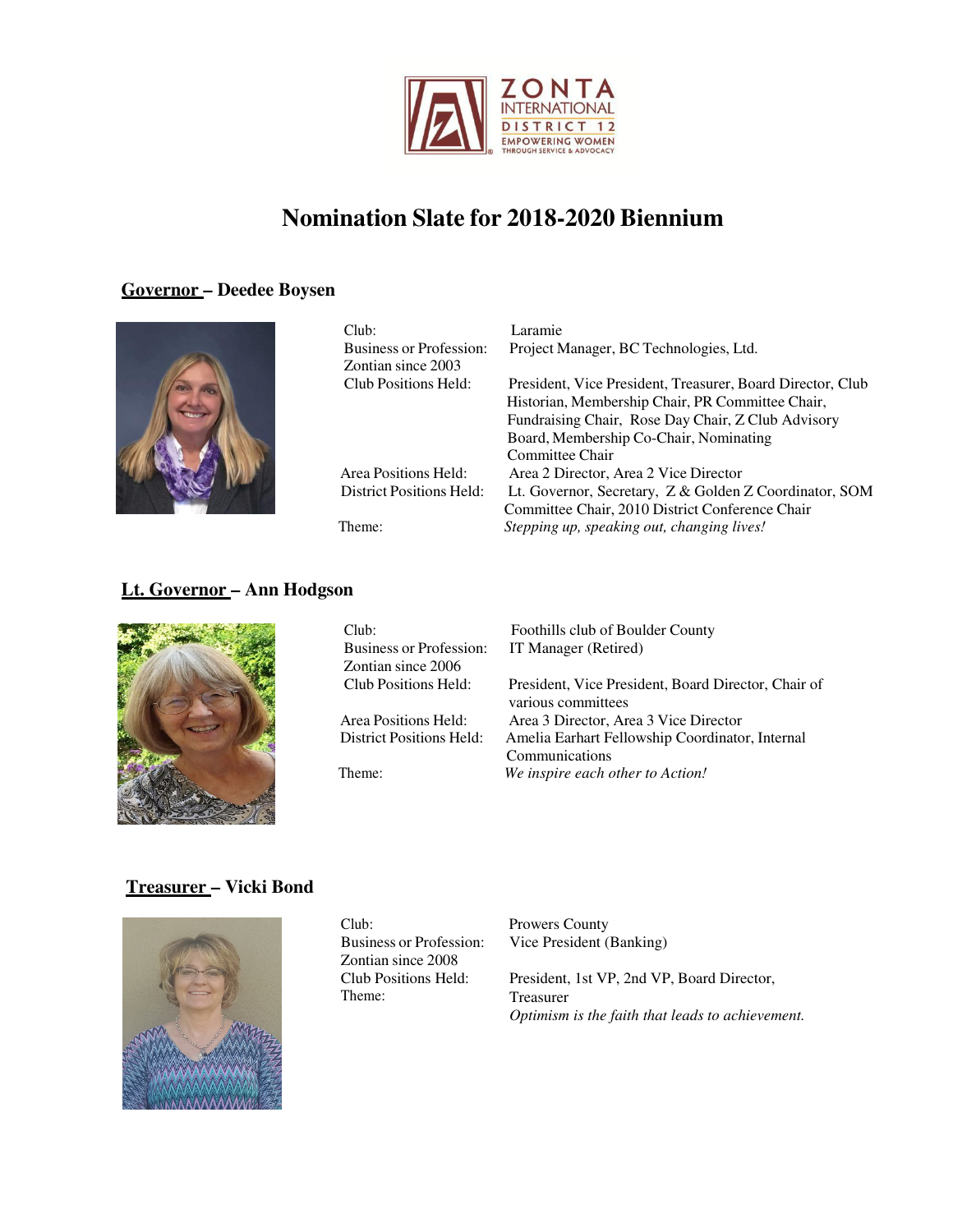#### **Area 1 Director – Kelli Buscher**



Club: Pierre-Fort Pierre<br>Business or Profession: SD Department of Zontian since 1999, 2014

SD Department of Environment and Natural Resources

Club Positions Held: President, Vice President, Board Director, Service Co-Chair Area 1 Vice Director Theme: *Empowering Women - Make It Happen.*

### **Area 1 Vice Director – Carrie Moore**



Club: Southern Black Hills Zontian since 2013<br>Club Positions Held:

Business or Profession: Florist/Freelance Writer

President, Vice President, Secretary Theme: *I'd like to educate and inform Zontians on various scholarships, fellowships, and awards (such as JMK scholarship) and have more involvement and participation in them.*

#### **Area 2 Director – Kathy Cathcart**



Club: Cheyenne<br>Business or Profession: President/ Zontian since 2005 Club Positions Held: President

President/Managing Director, The Align Team

Theme: *Zonta is my way to change the World internationally and locally.*

#### **Area 2 Vice Director – Tasha Bauman**



| Club:                          | Laramie                                                |
|--------------------------------|--------------------------------------------------------|
| <b>Business or Profession:</b> | Wild Life Forensic Scientist                           |
| Zontian since 2008             |                                                        |
| Club Positions Held:           | President, President Elect, Vice President, Treasurer, |
|                                | Board Director, several Committee Chairs               |
| Area Positions Held:           | <b>Advocacy Committee</b>                              |
| Theme:                         | My theme is to build trust and empower others          |
|                                | through innovation and integrity.                      |
|                                |                                                        |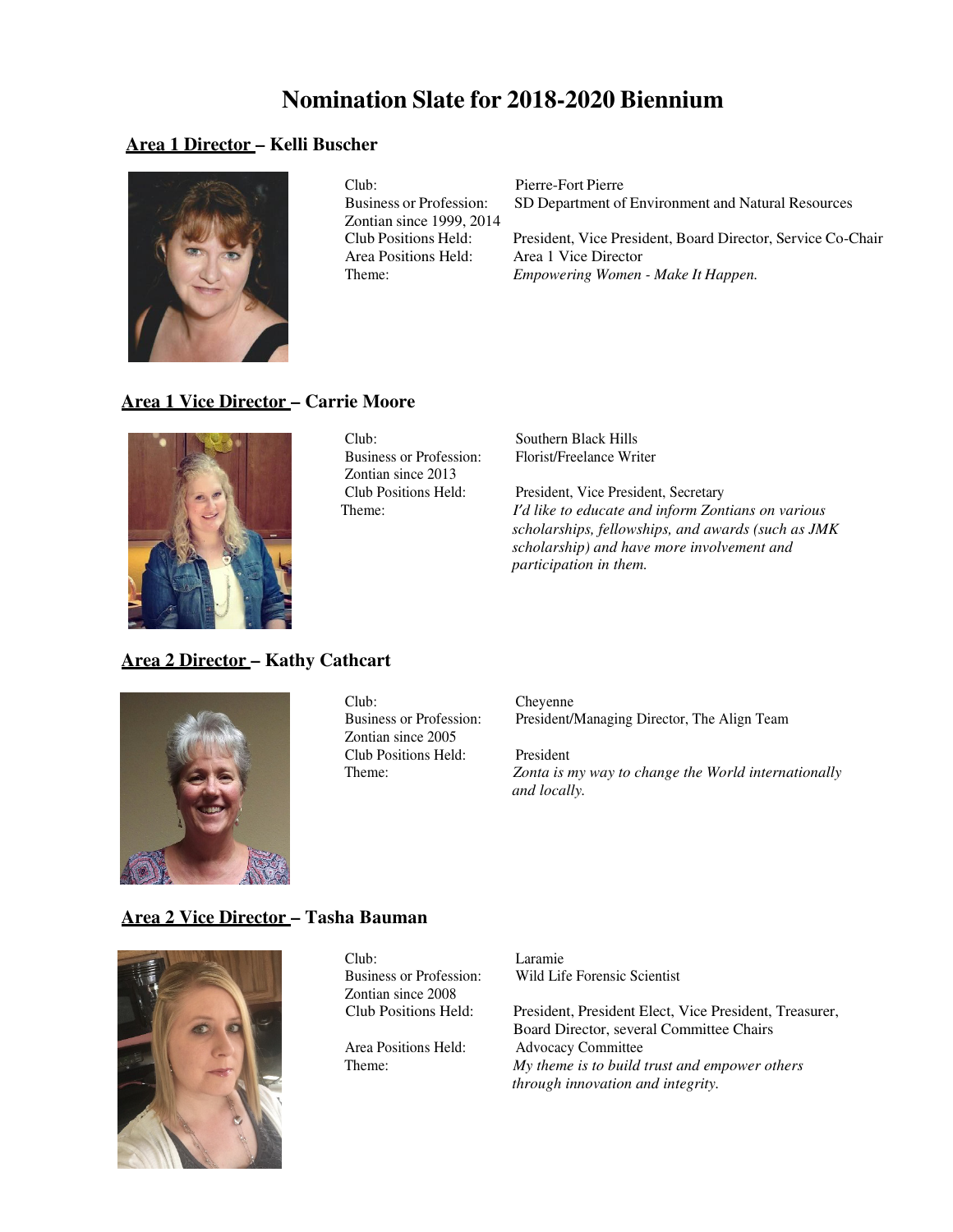#### **Area 3 Director – Rhonda Bolich-Lampo**



Club: Douglas County<br>Business or Profession: Health & Lifestyl Zontian since 2005

Theme: Better Together

Health & Lifestyle Coach, The WeLLthy People

Club Positions Held: President, Vice President, Membership Chair, Fundraising/Trivia Chair, Board Director Area Positions Held: Area 3 Vice Director

#### **Area 3 Vice Director – Deb Beatty**



Club: Denver II Zontian since 2011<br>Club Positions Held:

Business or Profession: Court Room Deputy, Federal Courts

President, Vice President, Secretary District Positions Held: Bylaws Chair, Parliamentarian Theme: *I will strive to help clubs accomplish their service and advocacy goals with more efficiency and less red tape.*

### **Area 4 Director – Susan Miller Sutphin**



Club: Prowers County Business or Profession: Ranching Zontian since 1986<br>Club Positions Held: Area Positions Held: Area 4 Dire<br>District Positions Held: JMK Chair District Positions Held:

President, Treasurer, Board Director<br>Area 4 Director Theme: *Changing lives one woman at a time.*

#### **Area 4 Vice Director – Sonja Bergeron**



Club: Pikes Peak Business or Profession: Student Zontian since 2008 Area Positions Held: Area 4 Vice Director

Club Positions Held: President, Vice President, Treasurer, Secretary Theme: *Serving from a place of respect, trust and integrity to include openness and sharing.*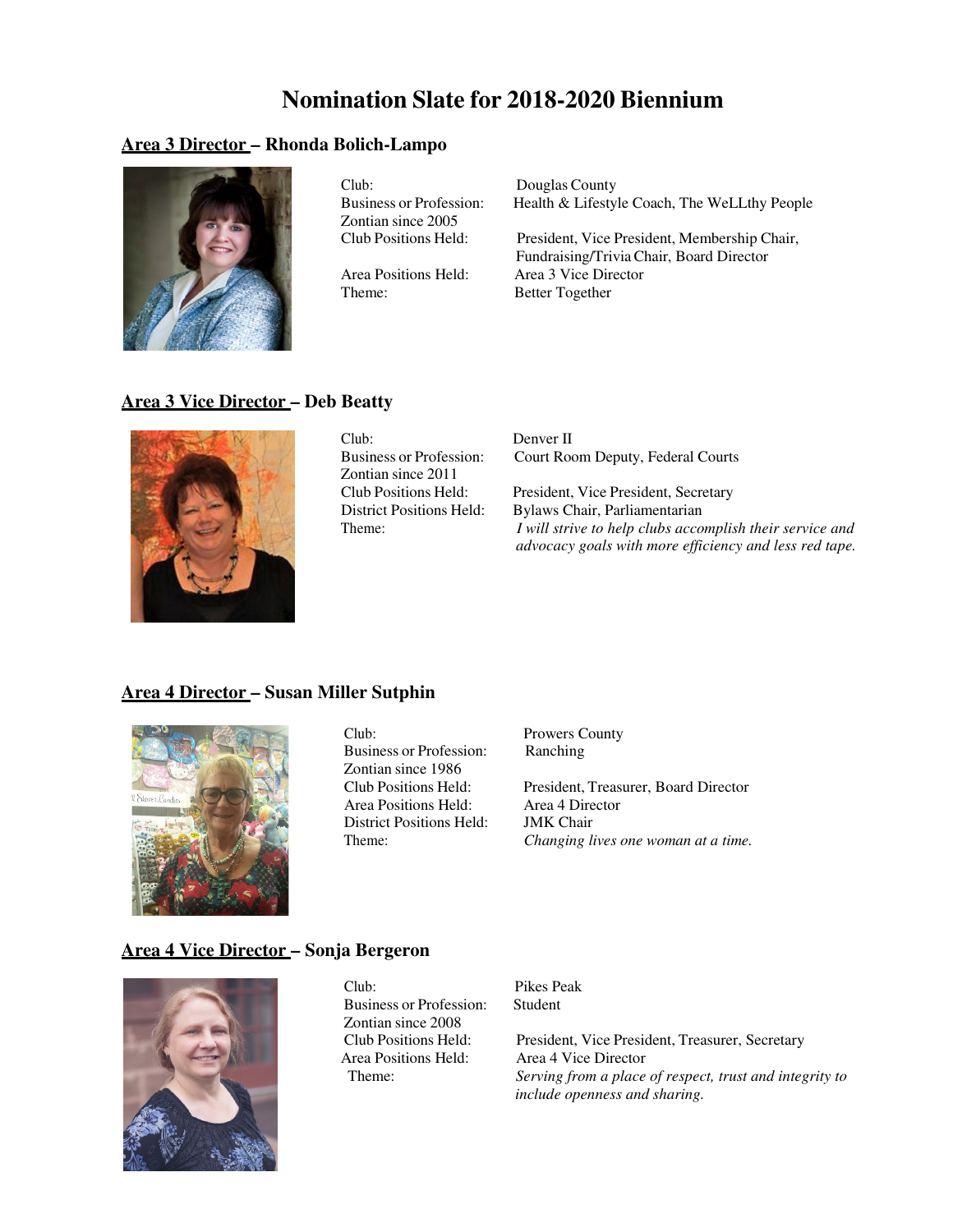## **NOMINATING COMMITTEE:**

# **1. Reneé L. Coppock**



# **2. Shirley Hehn**



| Club:                           | <b>Billings</b>                                 |
|---------------------------------|-------------------------------------------------|
| <b>Business or Profession:</b>  | Attorney                                        |
| Zontian since 1996              |                                                 |
| Club Positions Held:            | President, Vice President, Membership Chair,    |
|                                 | Advocacy Chair, Parliamentarian, Service Chair, |
|                                 | Board Director, Nominating Committee            |
| <b>District Positions Held:</b> | Governor, Lieutenant Governor, Area 1 Director, |
|                                 | Parliamentarian, Bylaws Chair                   |
| International:                  | Bylaws Task Force Chair, Bylaws Committee       |
| Theme:                          | By raising our voices together and serving      |
|                                 | enthusiastically, we can change the world.      |
|                                 |                                                 |

| Club:<br><b>Business or Profession:</b><br>Zontian since 1995 | <b>Black Hills</b><br>Hospital Coordinator (Retired Registered Nurse)                                                                                                                                                                                                      |
|---------------------------------------------------------------|----------------------------------------------------------------------------------------------------------------------------------------------------------------------------------------------------------------------------------------------------------------------------|
| Club Positions Held:                                          | President, President Elect, Vice President, Recording<br>Secretary, EXPO Chair, Chair of various committees,<br>Delegate to International Convention                                                                                                                       |
| <b>District Positions Held:</b><br>Theme:                     | Service Committee Chair, JMK Scholarship Committee<br>Promote the Zonta Mission by placing District 12<br>Zontians in positions of leadership and advocacy through<br>support, encouragement, knowledge and mentorship so<br>they will feel confident to "pay it forward". |

## **3. Kathy Hyzer**



| Club:                                                | Denver                                                                                                                                     |
|------------------------------------------------------|--------------------------------------------------------------------------------------------------------------------------------------------|
| <b>Business or Profession:</b><br>Zontian since 1992 | Self Employed                                                                                                                              |
| Club Positions Held:                                 | President, Vice President, Treasurer, Secretary,<br>Numerous Committee Chairs, Fashion Show Chair,<br>Delegate to International Convention |
| District Positions Held:<br>Theme:                   | <b>JMK</b> Committee Chair<br>Helping Zontians realize their leadership potential.                                                         |